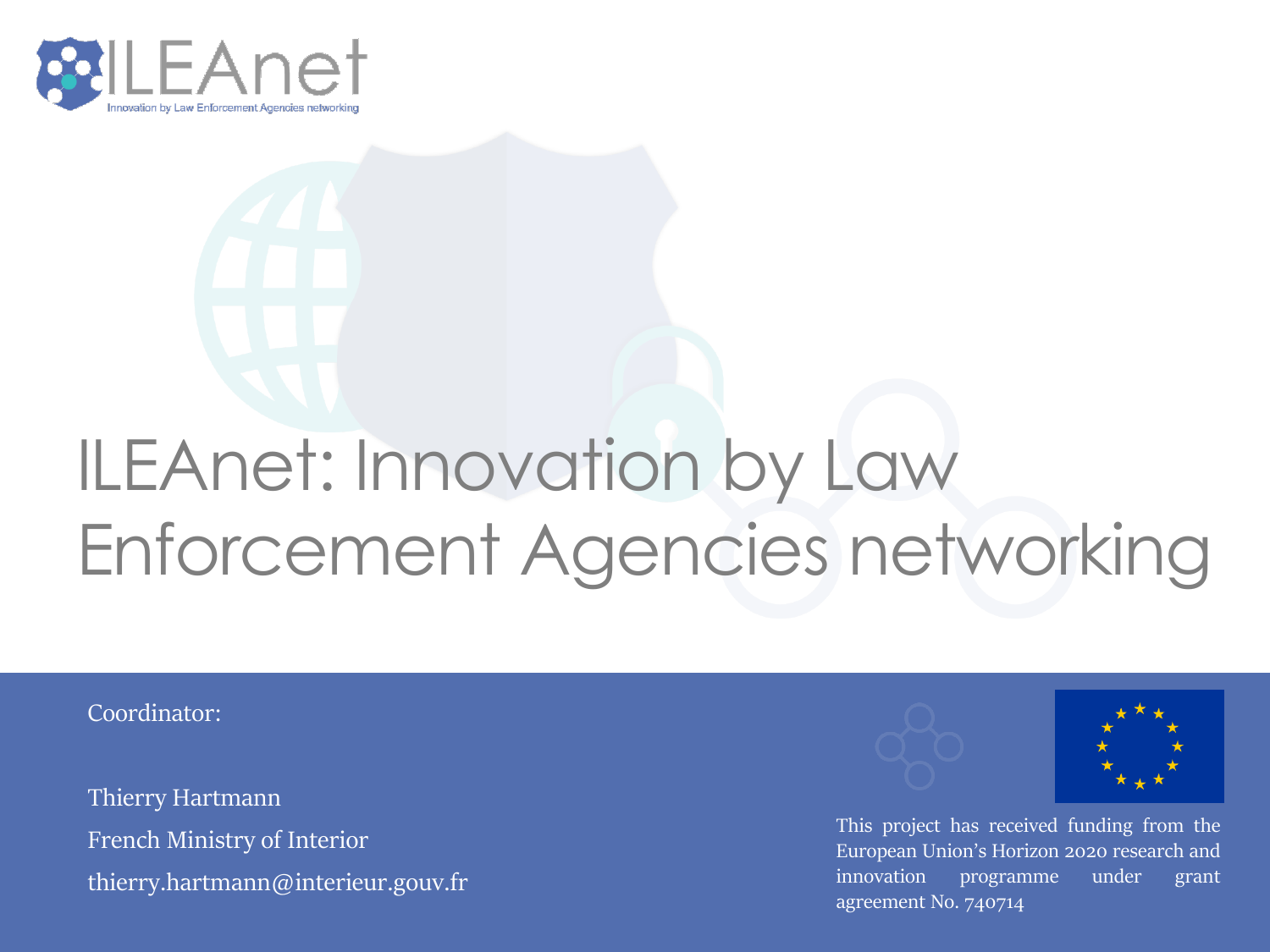### ILEAnet at a glance

Horizon 2020 Secure Societies programme

**Topic:** H2020 SEC-21 GM 2016-2017 "Pan European Networks of practitioners and other actors in the field of security" a) Practitioners (end-users) in the same discipline and from across Europe

**Budget**: 3 482 146,25 € **Duration**: 5 years **Project start:** 1<sup>st</sup> of June 2017

**Consortium**: 19 partners from 16 European Countries, most of them are practitioners

 **Unique network led by the practitioners themselves**



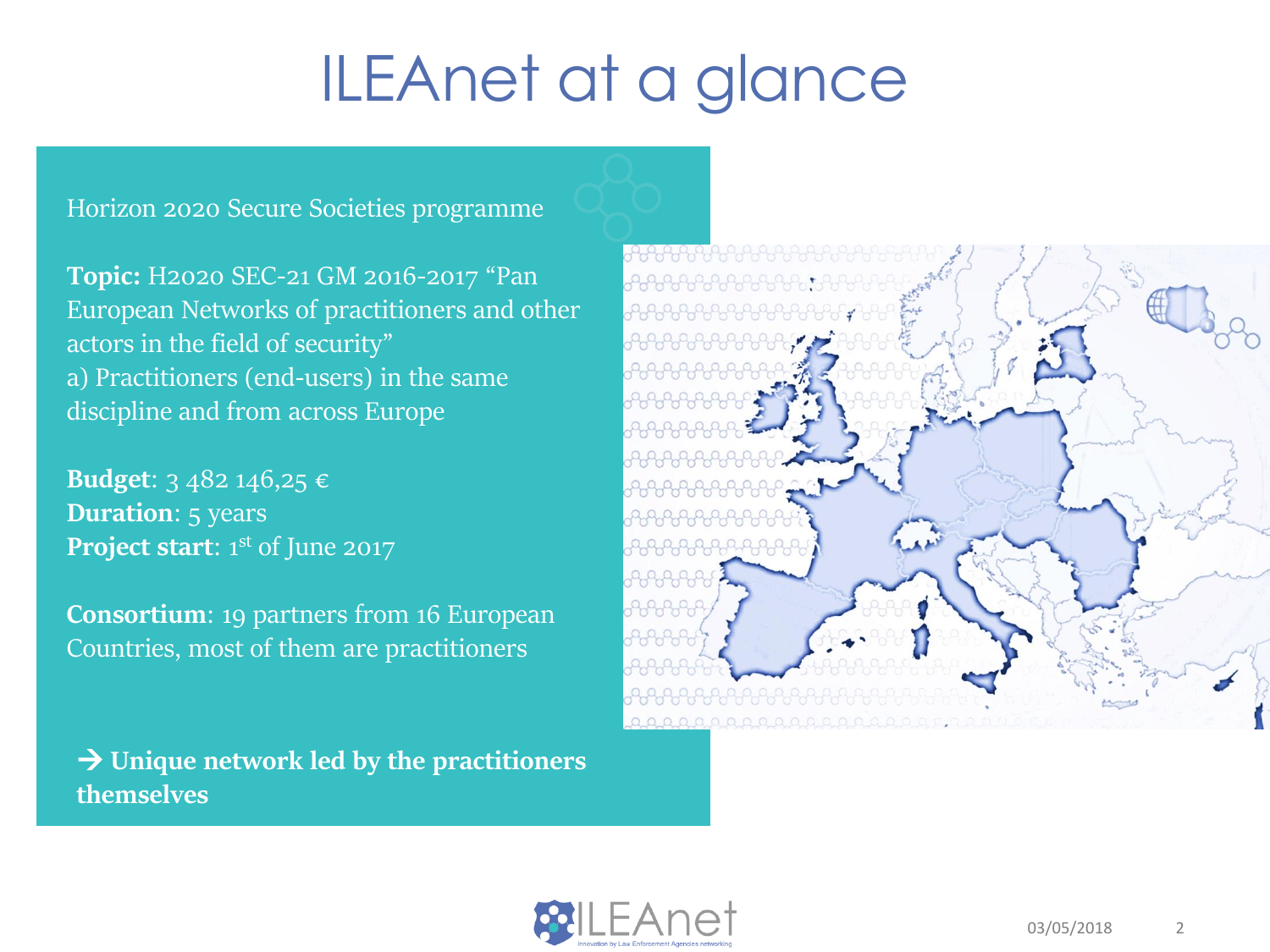# ILEAnet Consortium

| <b>Organisation</b>                                                            | <b>Country</b>        |
|--------------------------------------------------------------------------------|-----------------------|
| French Ministry of Interior                                                    | France                |
| Ecole Nationale Supérieure de la Police                                        | France                |
| <b>BMI- Ministry of the Interior</b>                                           | Austria               |
| Deutsche Hochschule der Polizei                                                | Germany               |
| Hungarian National police, bomb unit                                           | Hungary               |
| Italian Public Safety Department, Ministry of Interior                         | <b>Italy</b>          |
| Police Service of Northern Ireland                                             | <b>United Kingdom</b> |
| <b>ISEM INSTITUTE</b>                                                          | Slovakia              |
| Unitad Central Intelligencia Criminal                                          | Spain                 |
| <b>ARTTIC</b>                                                                  | France                |
| University College Dublin, Centre for Cybersecurity & Cybercrime Investigation | <b>Ireland</b>        |
| Latvian Police, International Department                                       | Latvia                |
| European Forensic Initiatives Centre                                           | Poland                |
| Ministry of Public Security                                                    | <b>Israel</b>         |
| <b>Estonian Police and Border Guard Board</b>                                  | <b>Estonia</b>        |
| Ministry of Interior - Bulgaria                                                | <b>Bulgaria</b>       |
| <b>Cyprus Police</b>                                                           | <b>Cyprus</b>         |
| Police of the Czech Republic                                                   | <b>Czech Republic</b> |
| Romanian Ministry of Internal Affairs - Directorate General Logistics          | Romania               |
| Slovakian Police Criminal, Ministry of Interior                                | Slovakia<br>いろ いい     |

 $\mathcal{A}$ 

2018 3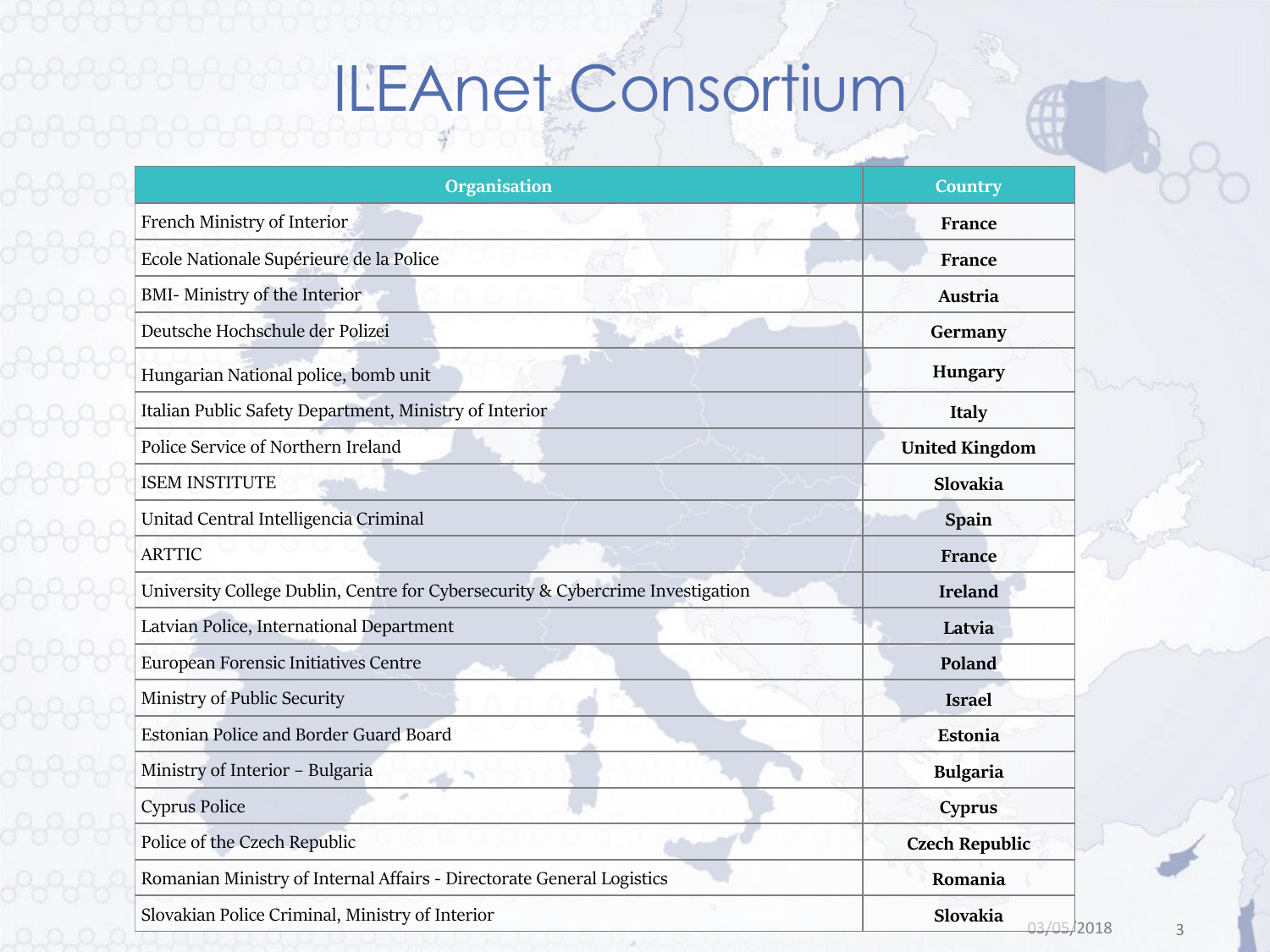#### European Context

Law Enforcement Agencies (LEAs) face unprecedented geopolitical, societal and technological challenges.



3 immediate core priorities have been identified in the European Agenda on Security :

Terrorism and foreign terrorist fighters

Serious and organised cross-border crime

**Cybercrime** 

Plus additional priorities such as migration

Research and innovation (R&I) is an essential tool to stay abreast of evolving security needs.

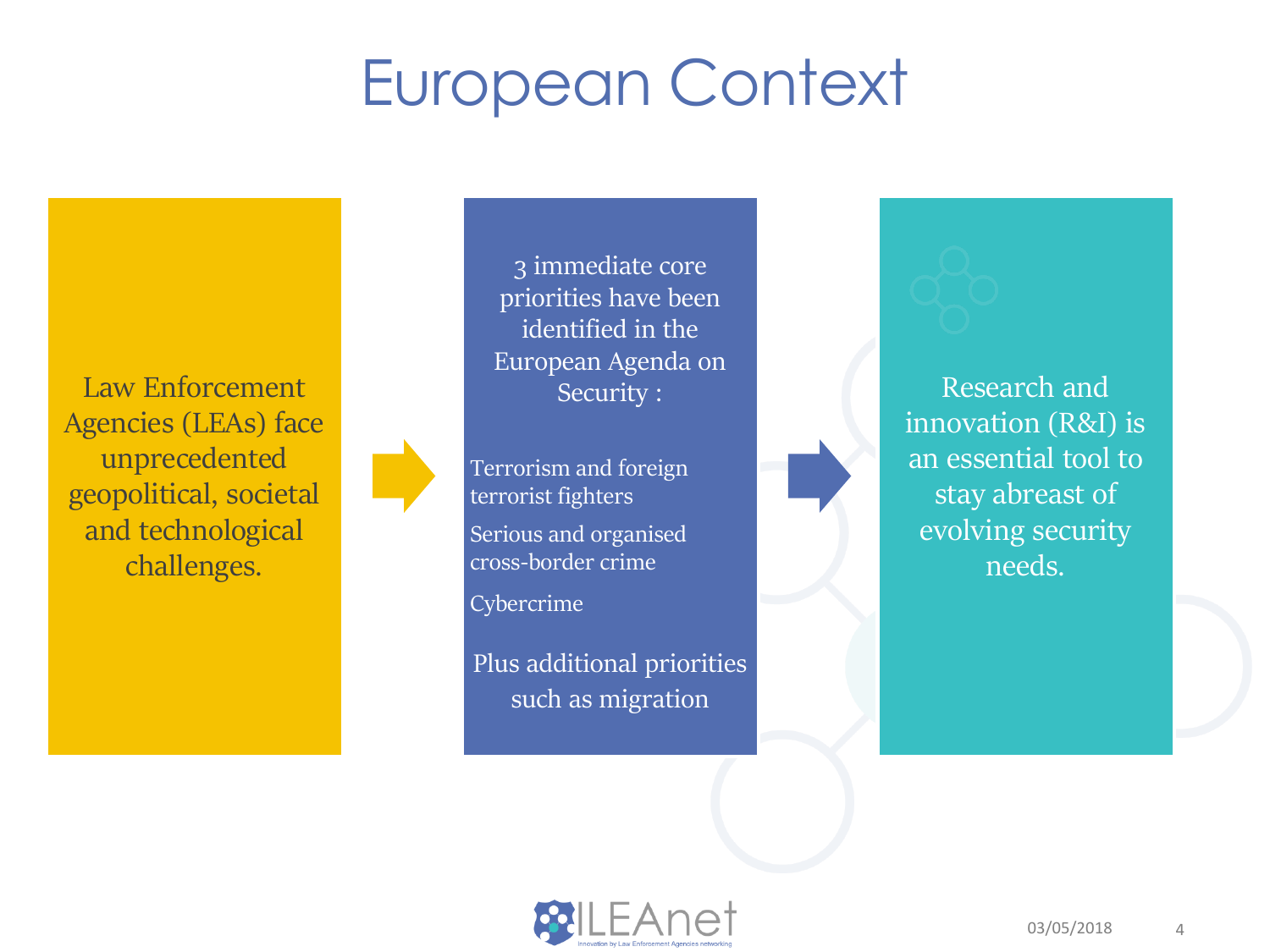#### European Needs



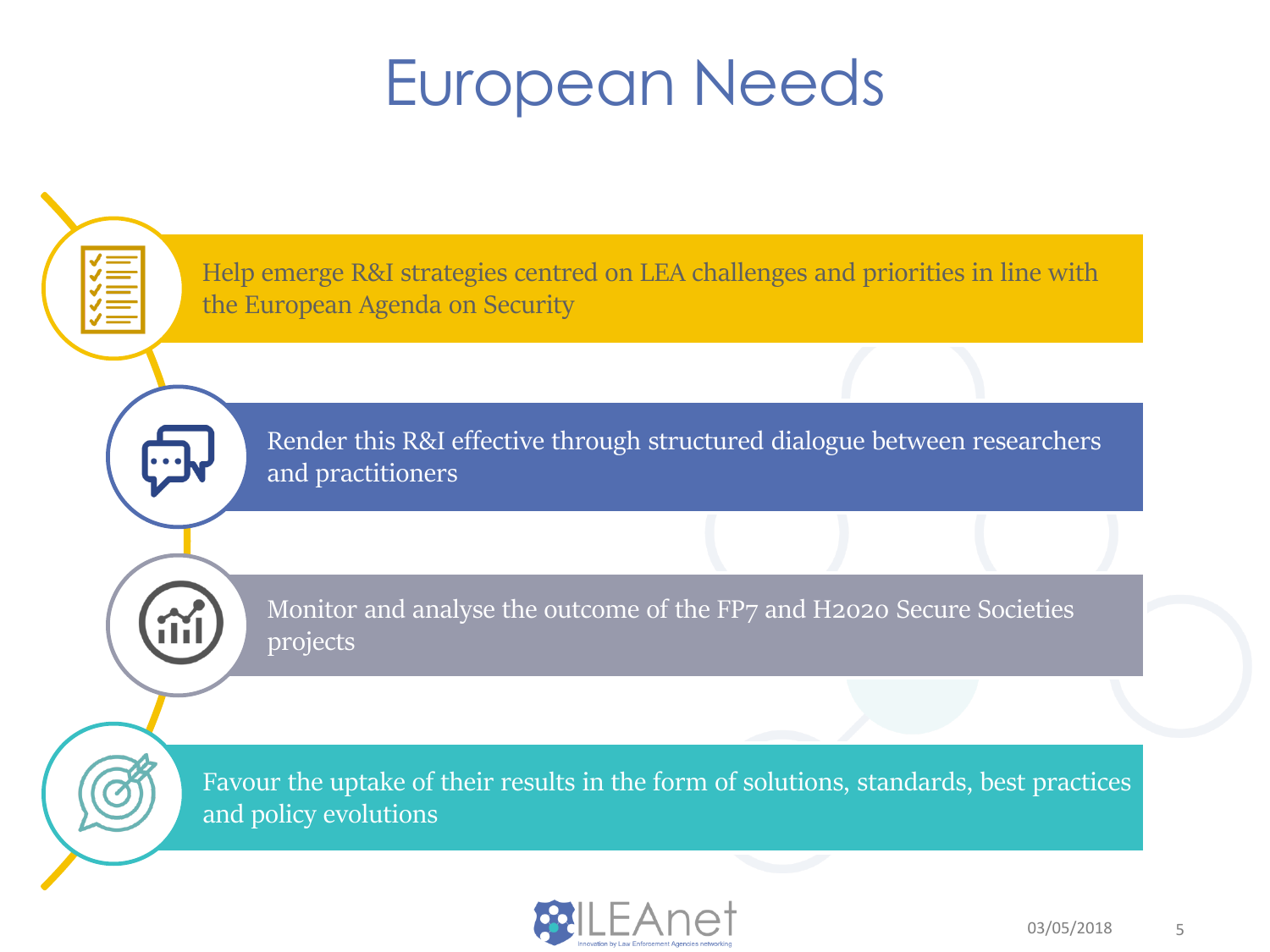## ILEAnet Rationale

Science, Innovation and Standardization in the field of LEAs face a range of challenges:

- $\checkmark$  LEAs need to better understand and express their R&I needs to address the challenges they face
- $\checkmark$  LEAs have difficulties to integrate innovative tools in their approach, both in the field of technology and social and human sciences
- $\checkmark$  Many practical opportunities to better understand and develop innovative effective solutions are not and perhaps cannot be seized by the current structures and processes
- $\checkmark$  Many R&I results do not match LEAs' needs and challenges
- $\checkmark$  The dialogue between the researchers, academics, industry and LEAs is limited and not sufficient to develop and foster the uptake of innovative solutions
- $\checkmark$  As compared with other areas, standardization of LEA needs and practices is underdeveloped
- $\checkmark$  LEAs are overloaded by critical operational work and have little resources to dedicate to science, innovation or standardization.

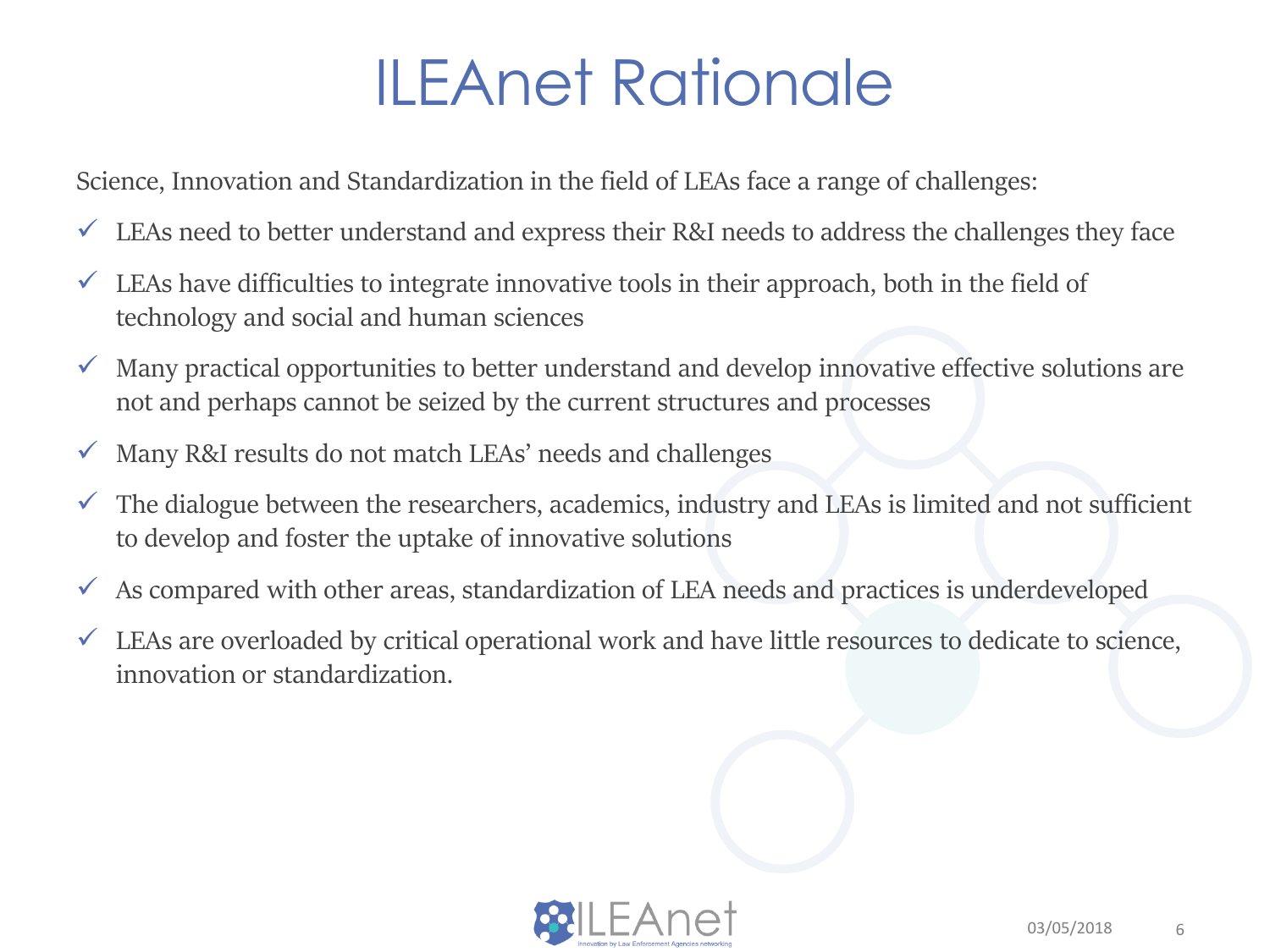#### ILEAnet Mission

"Build and develop a **sustainable organisational LEA practitioners network+community** focused on R&I addressing LEA challenges, together with a community of individuals, including practitioners and experts from academia and industry, interested to exchange and collaborate in this area"

Based on two approaches:

- *1. Top-down*: Function as a network of organisations, aligned with existing institutional structures and operate with respect to their corresponding institutional mandates and operational set-ups **ILEAnet Network**
- *2. Bottom-up:* Function as a community of people interested in innovation centred collaboration thus facilitating innovation through best practice exchange and collaborative RDI projects addressing key LEA challenges  $\rightarrow$  **ILEAnet Community**

Supported by the **ILEAnet Online Platform** enabling professional social networking and mutual online assistance related to new solutions and best practice to address LEA challenges.

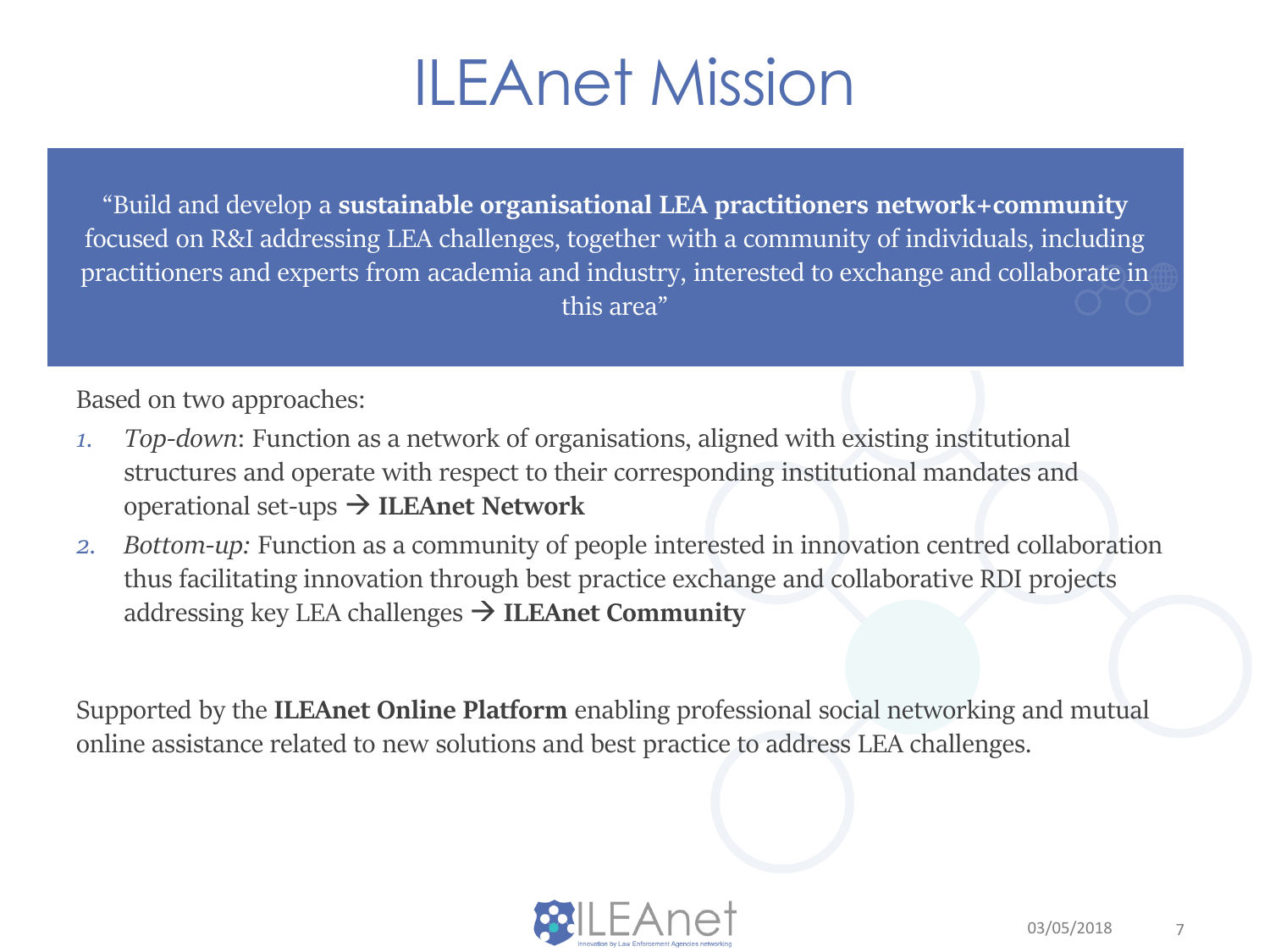### ILEAnet National Contacts

ILEAnet is organised around **ILEAnet National Contacts (INCs):**

- A dedicated ILEAnet consortium member or a LEA representative from all involved member states acting as a hub
- Responsible for good functioning of the national networks
- Responsible for inviting new members of the ILEAnet Online Platform
- Together with the Scientific Coordination, ensure good quality of the online exchanges

Visit [www.ileanet.eu](http://www.ileanet.eu/) to find out who your national contact is.

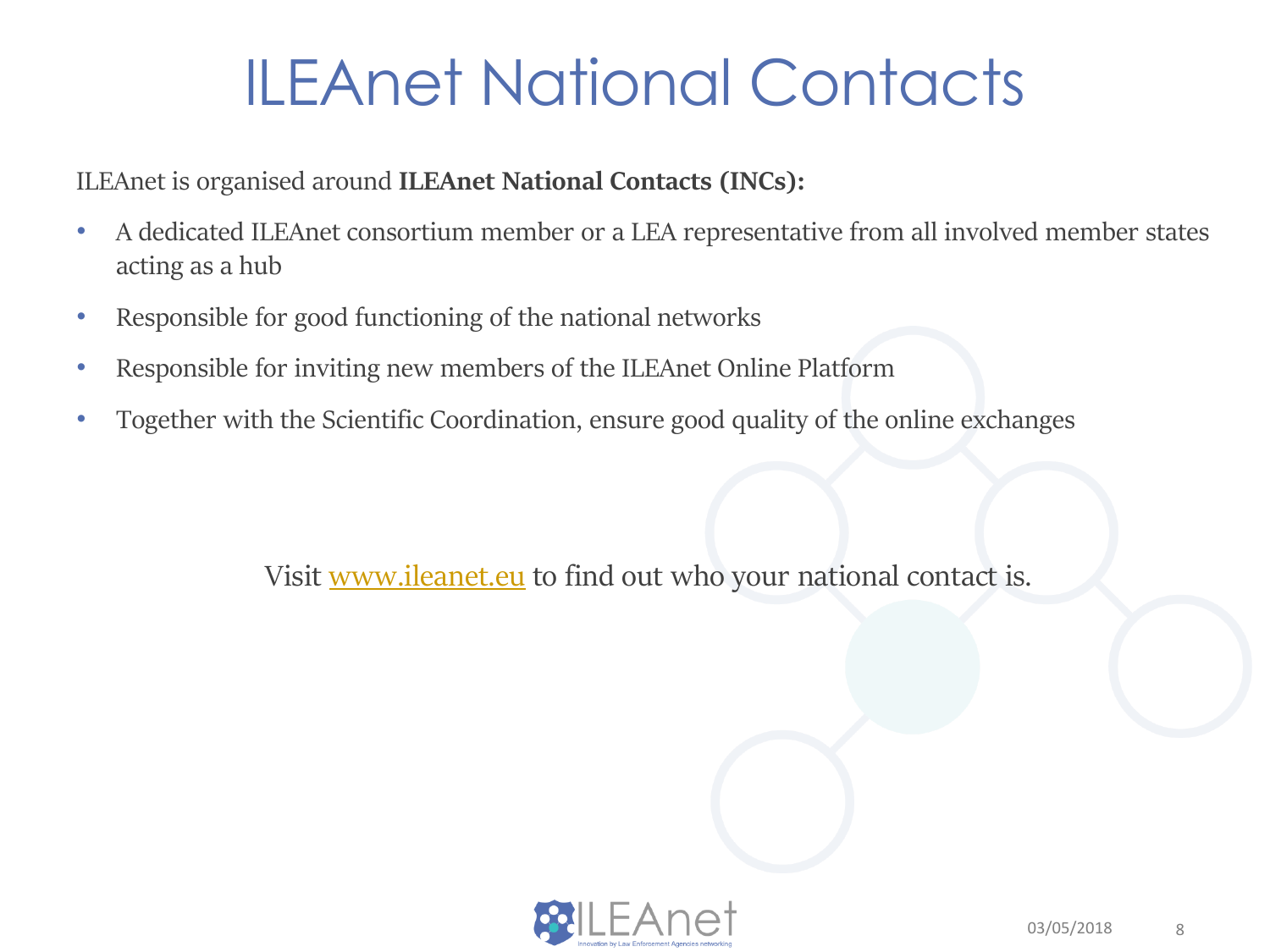#### ILEAnet Concept: Annual Cycles



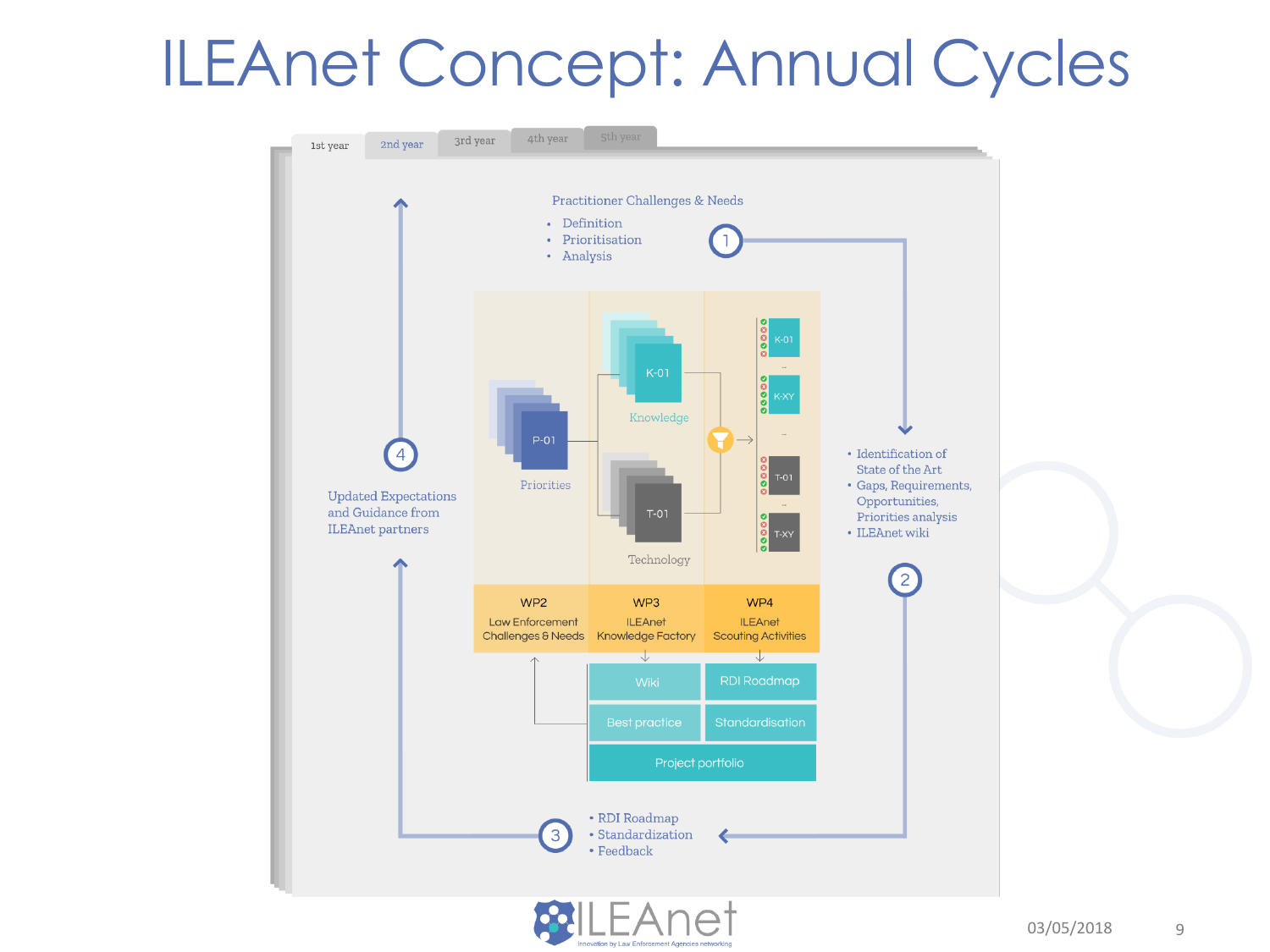### ILEAnet Main Outcomes

The (organisational) ILEAnet Network and the (inter-personal) ILEAnet Community based on active social networking

A set of regularly updated reference tools:

- The ILEAnet Charter
- The ILEAnet Knowledge Factory
- The ILEAnet Project Portfolio
- The ILEAnet RDI Roadmap

To strengthen LEA innovation at EU level in line with the global complex challenges with which LEA have to cope

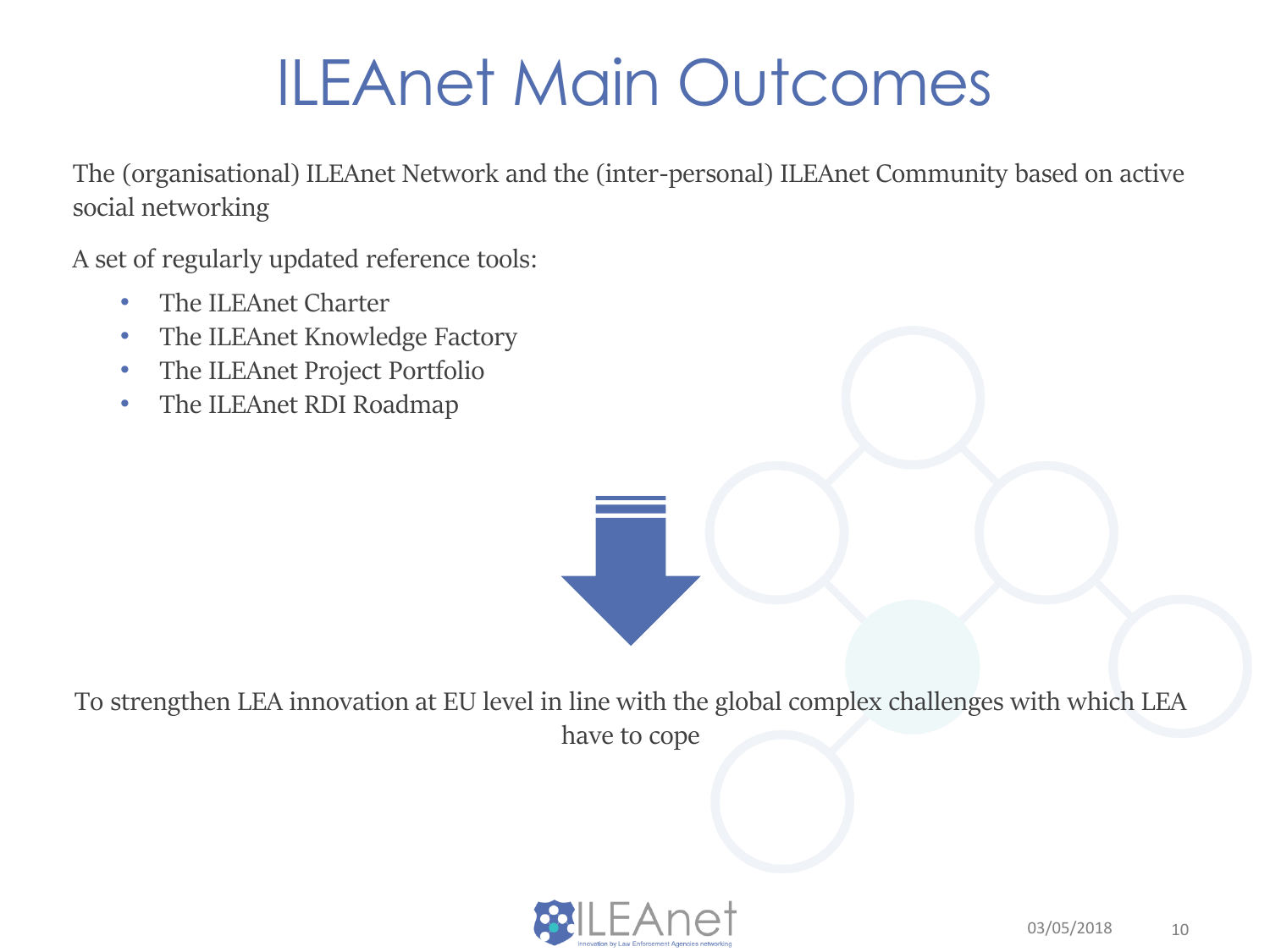### Expected Impact

Common understanding of innovation potential, more widely accepted understanding, expression of common innovation and standardization needs among practitioners in the same discipline

Synergies with already established European, national and sub-national networks of practitioners.

More articulated and coordinated uptake of innovative solutions among practitioners from different disciplines who are often called to act together to face major crisis.

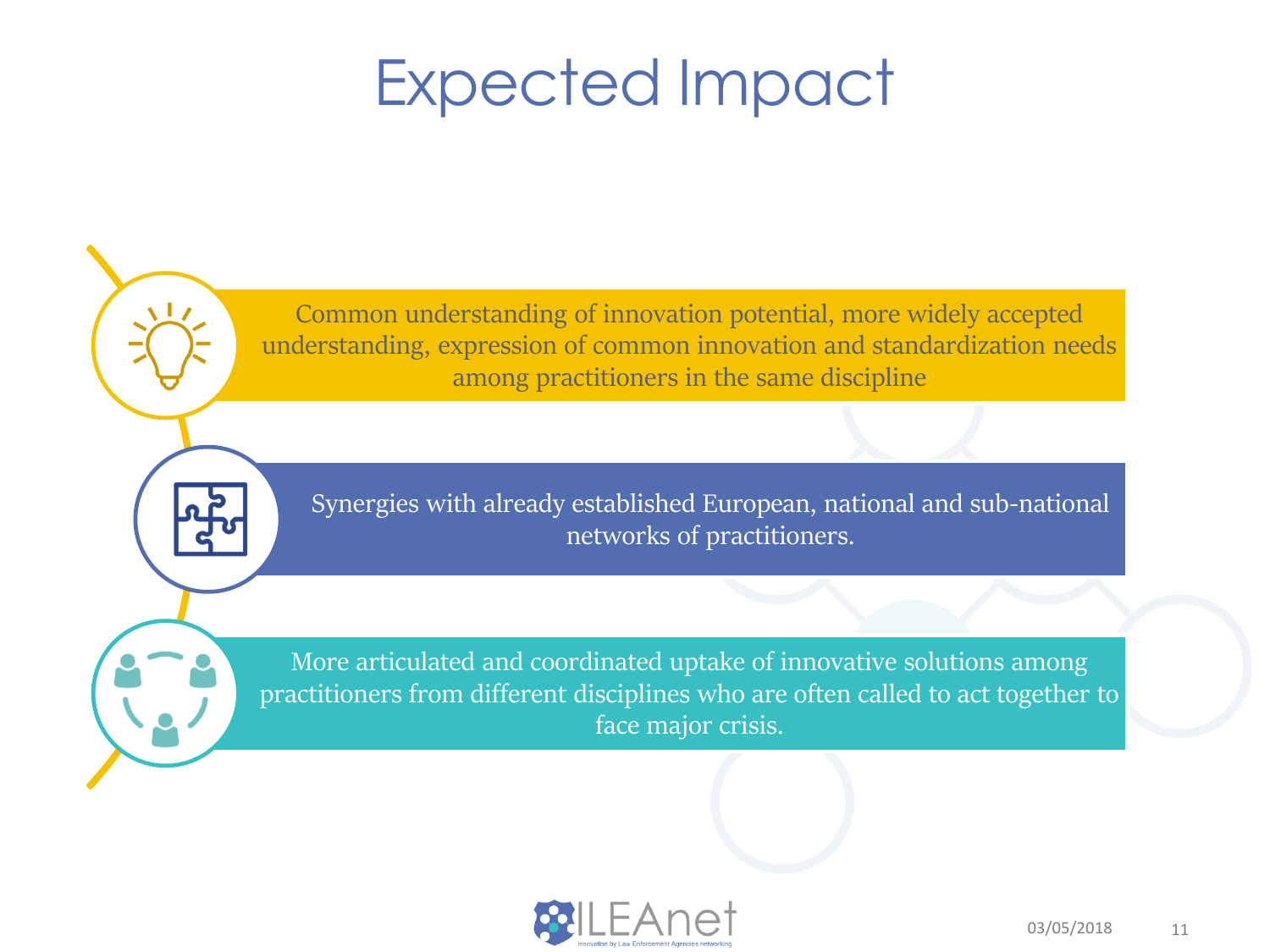#### ILEAnet Online Platform

"**The place to ask questions you have and receive answers you need"**

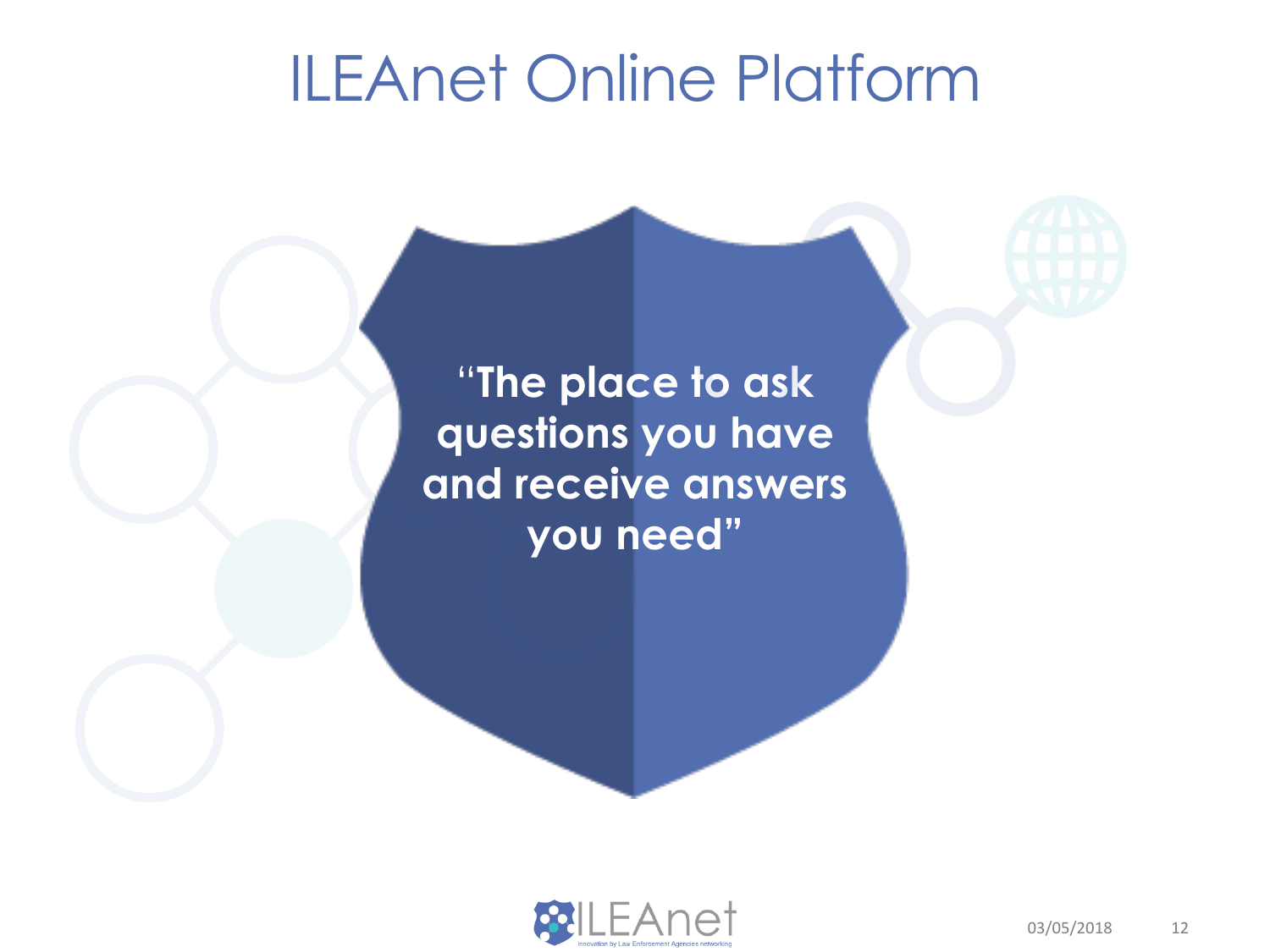## ILEAnet Online Platform

The ILEAnet Online Platform supports the ILEAnet Network+Community.

Its main aim is to:

- Allow for professional networking
- Structure and facilitate the expression of practitioners' needs
- Allow for dialog and exchange between the practitioner organisations and between individuals
- Connect the practitioners with the world of research & innovation, create bridge between practitioners and academics, industries, policy makers, etc.

Such dialog will allow practitioners to **influence research, development and innovation** and thus to steer future efforts and funding to the initiatives and tools that really are useful for them.

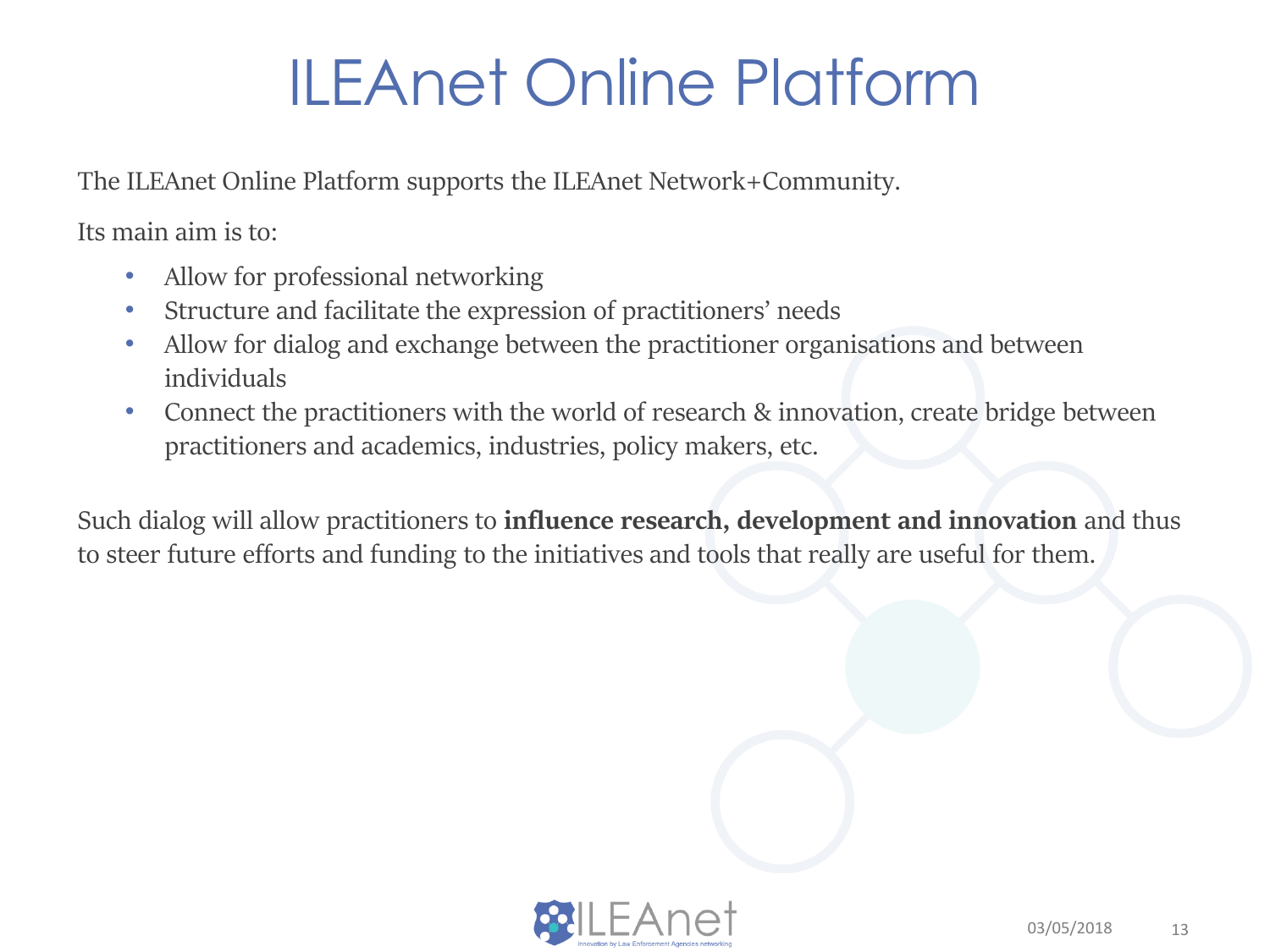#### ILEAnet Online Platform Who can join the Network+Community?

As a first step, only practitioners can join the Network+Community on the ILEAnet Online Platform and start exchanging. In the future, selected academics profiles will be invited to join based on their expertise.

#### Do you want to join?

- Be a practitioner (police officer, a government agent...)
- Receive an invitation from the local INC to join the Network+Community
- Use your professional governmental e-mail address to have your subscription validated
- Create a profile with the real identity (no avatars please)
- Enrich your profile with a photo, expertise, interests, etc.
- Accept the ILEAnet Charter (terms and conditions)
- Browse freely in the ILEAnet Network+Community! Ask questions to other practitioners, read what is currently discussed locally or on European level, join sub-groups of your interest, participate to events, read interesting reports…